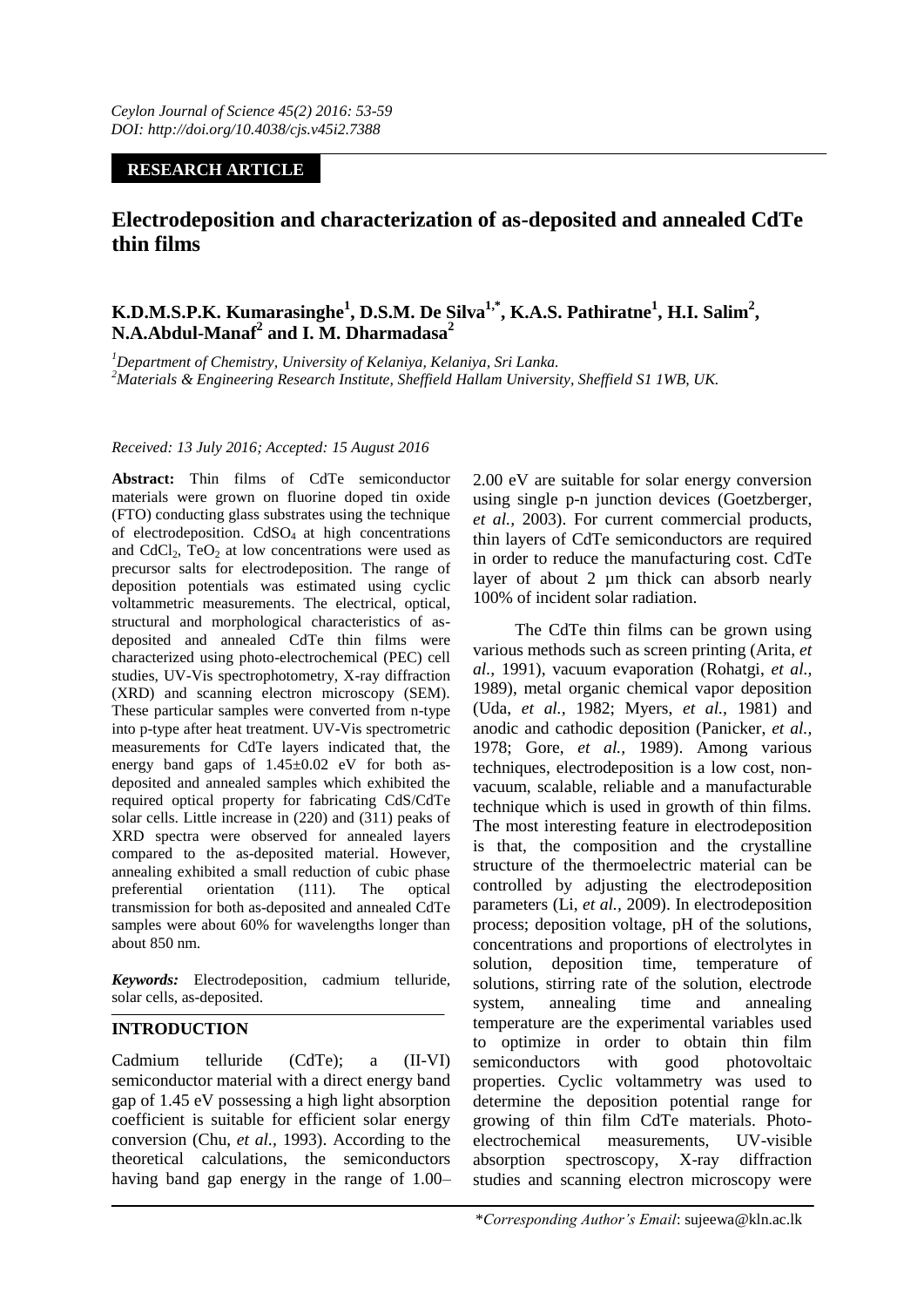used to obtain (I-V) characteristics, band gaps, crystal types and surface morphologies respectively of the electrodeposited CdTe thin films.

## **EXPERIMENTAL**

CdTe thin films were cathodically electrodeposited on glass/ FTO substrates using aqueous solutions containing  $1.50$  M CdSO<sub>4</sub> 1000 ppm CdCl<sub>2</sub> and 150 ppm TeO<sub>2</sub>. In this study, a three electrode consisting of a high purity graphite electrode and a saturated calomel electrode (SCE) as the counter electrode (CE) and the reference electrode (RE) respectively were used. Potentials at the conducting glass working electrode (WE) was controlled using a "Gamry Series G 300" potentiostat/galvanostat system. Conducting glass substrates prior to depositions of CdTe layers were cleaned by a sequence of steps which included wiping out with a liquid detergent, ultrasonic washing in detergent solvents and then rinsing with deionized water followed by degreasing using acetone, methanol and isopropyl alcohol respectively.

A 100 ml polypropylene beaker containing aqueous electrolytic bath was kept in a 1000 ml water circulated glass beaker which was connected to the water circulating system (Lab Companion CW-05G). The water circulating system was used to keep the temperature constant for the electrolyte throughout the experiment. The high purity graphite electrode and glass/FTO were set parallel to each other and conducting side of the FTO glass was faced to the graphite electrode. Distance between two electrodes was kept constant at 1 cm. The glass beaker connected to the water circulating system was placed on the hot plate/magnetic stirrer. The electrolyte was continuously stirred to produce an orderly flow of solution throughout the deposition period. Electrodeposition conditions that can yield good quality CdTe thin films were estimated for the electrolytic baths containing 1.50 M CdSO<sub>4</sub>, 1000 ppm CdCl<sub>2</sub> and 150 ppm TeO<sub>2</sub>. It was assumed that the effect of each electrodeposition parameter on the quality of the thin film deposited was independent from each other. Accordingly, one parameter at a time; deposition potential, pH of solution, temperature

and deposition time only was varied keeping the rest of the parameters unchanged at selected values. Electrodeposited semiconductor layers were rinsed with de-ionized water, dried under pure nitrogen gas flow at room temperature in the fume hood. Conductivity type, band gap, material identification and surface morphology and thickness of the deposited films were studied using photo-electrochemical (PEC) cell measurements, UV-Vis spectrophotometry, Xray diffraction (XRD) scanning electron microscopy (SEM) and profilometer respectively.

### **RESULTS AND DISCUSSION**

A mechanism proposed for electrodeposition of CdTe thin films from acidic electrolyte is described below (Engelken, *et al.,* 1985):

$$
Cd^{2+}_{(aq)} + 2e^- \longrightarrow Cd_{(s)} \quad E^o = -0.403 \text{ V (SCE)}
$$
  
HTeO<sub>2</sub><sup>+</sup><sub>(aq)</sub> + 3H<sup>+</sup> + 4e^- \longrightarrow Te\_{(s)} + 2H<sub>2</sub>O  
E<sup>o</sup> = 0.551 \text{ V (SCE)}  
Te<sub>(s)</sub> + Cd<sup>2+</sup><sub>(aq)</sub> + 2e^- \longrightarrow CdTe<sub>(s)</sub>

As can be seen from the reversible electrode potentials of cadmium and tellurium elements for deposition of Cd and Te in almost equal quantities, the electrolyte must have a much higher Cd concentration than that of Te concentration.

$$
Cd_{(s)} + Te_{(s)} \longrightarrow CdTe_{(s)}
$$

 $\Delta G^{\circ}$ ≈ -9.97x10<sup>-4</sup> J mol<sup>-1</sup>

The deposition of CdTe occurs at more positive potential than required for the deposition of Cd as a separate phase because of the free energy gain in forming CdTe (Panicker, *et al.,*  1978). However, a detailed mechanism for CdTe deposition has not been reported yet.

#### **Cyclic Voltammogram**

Figure 1 shows a cyclic voltammogram obtained for an aqueous solution containing Cd and Te in the molar proportions as used in the electrodeposition.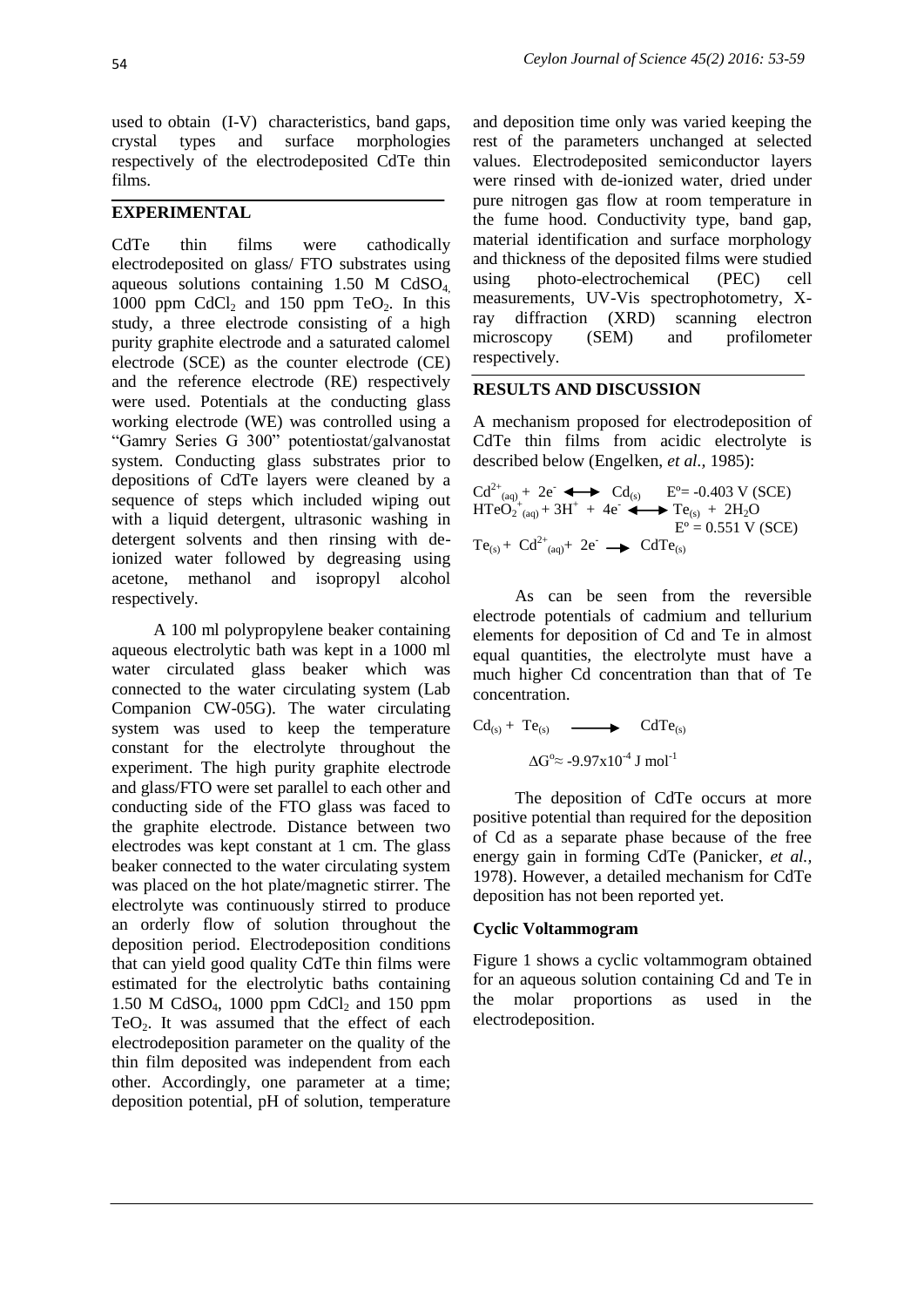

**Figure 1:** Cyclic voltammogram for electrodeposition of CdTe thin films produced in a solution containing 1.50 M CdSO<sub>4</sub>, 1000 ppm  $CdCl<sub>2</sub>$  and 150 ppm  $TeO<sub>2</sub>$ .

The above cyclic voltammogram indicates that CdTe can be formed over cathodic potential of about 400 mV to about 725 mV, with respect to the saturated calomel electrode. The favorable pH, deposition time, temperature and growth voltage for the formation of good quality CdTe thin films were found to be 2.00±0.02, 5 hours,  $\sim$ 70°C and -650 mV respectively.

#### **Photo-electrochemical (PEC) Cell Studies**

The PEC cell was used to determine the conductivity type of the grown CdTe by immersing deposited CdTe layers in 0.10 M  $Na<sub>2</sub>S<sub>2</sub>O<sub>3</sub>$  to form a solid/liquid junction. The potential difference between the CdTe and the electrolyte was measured using carbon rod immersed in the same electrolyte for both dark and illuminated conditions. The open circuit voltage  $(V<sub>oc</sub>)$  was taken using the difference of the two voltage values. The sign or polarization of  $V_{\text{oc}}$  showed negative value for as-deposited CdTe layers and positive value for annealed CdTe layers investigated in this project.

#### **X-Ray Diffraction Studies**

XRD analysis data were obtained using a Philips X' pert pro diffract meter with  $Cu-K_{\alpha}$  excitation wavelength of 1.54 Å. Figure 2(a) and 2(b) show the X-ray diffraction patterns of as-deposited and

annealed (at 400°C for 10 minutes in air) CdTe layers deposited at the growth voltage of -650 mV. The electrodeposited CdTe films were cubic and the main diffraction peak at  $2\theta = 23.95^{\circ}$ which corresponds to preferred orientation along (111) plane. There are some weak reflections from the (220) and (311) planes. After annealing at 400°C for 10 minutes in air, the intensity of (111) peak decreased accompanying with an increase in (220) and (311) peaks. These peaks correspond to the JCPDS (01-075-2086) data of cubic CdTe. The peak at  $2\theta = 22.96^{\circ}$  belongs to the (111) plane of  $CdTeO<sub>3</sub>$  as confirmed by the JCPDS powder file data (01-077-1906). This CdTeO<sub>3</sub> may form when the electrolyte solution exposed to the atmospheric oxygen, interact with the surface of the Cd and Te to make bonds. Kim (Kim, *et al.,* 2011) and Romeo (Romeo, *et al.,*  2000) have also reported that four XRD reflections which belong to (111), (220), (311) and (400) planes in high temperature grown CdTe layers. The information of peaks location, d-spacing, FWHM, growth material, orientation and phase of CdTe of the present study are shown in the Table 1.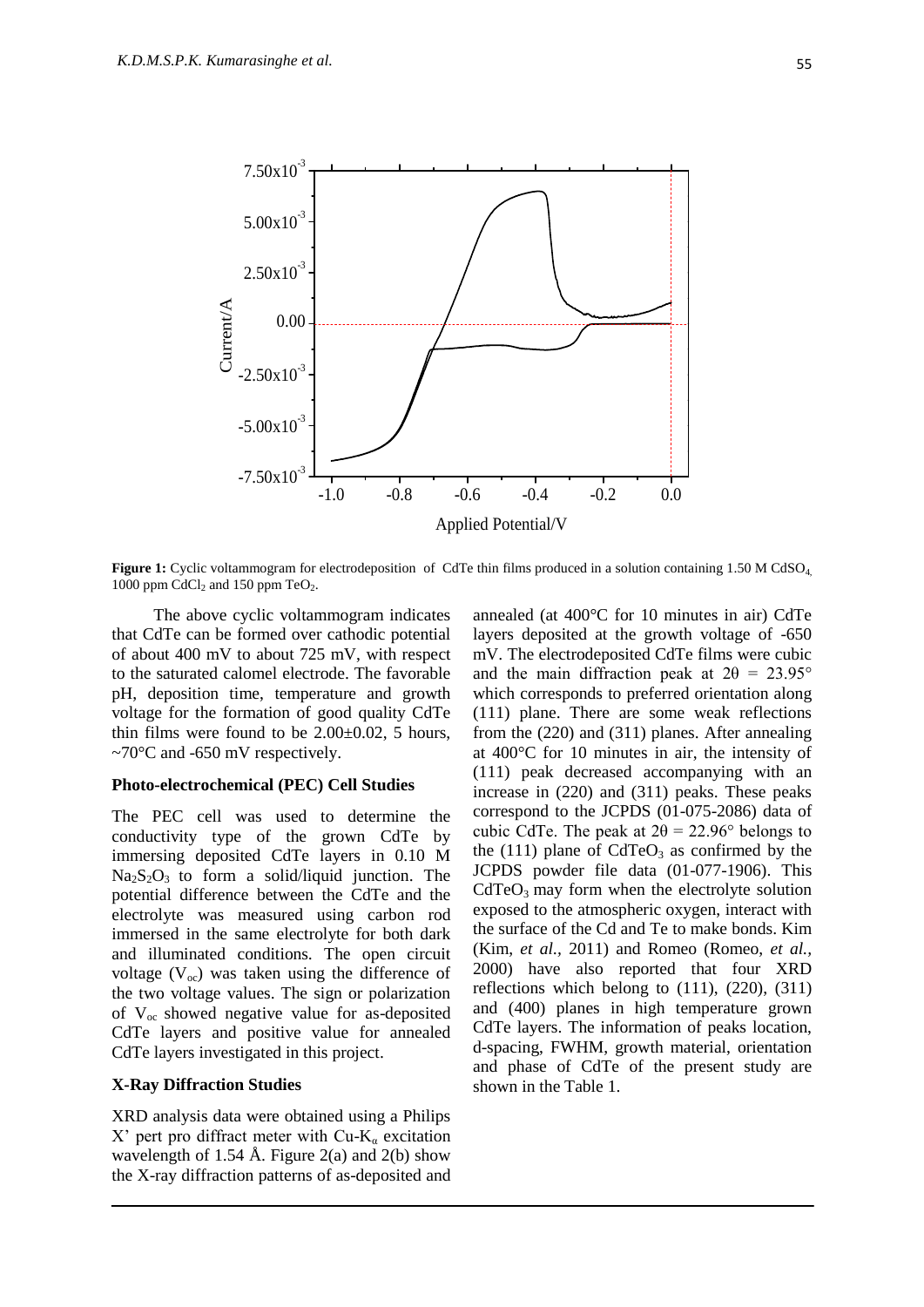

**Figure 2:** XRD spectra of CdTe layers under (a) as-deposited and (b) annealed (at 400 °C for 10 minutes in air) conditions.

| <b>Peak location</b> |          | d-Spacing $(A)$ |                 | <b>Material</b>    | <b>Orientation</b> | <b>Phase</b> |
|----------------------|----------|-----------------|-----------------|--------------------|--------------------|--------------|
| <b>Standard</b>      | Observed | <b>Standard</b> | <b>Observed</b> |                    |                    |              |
| 22.74                | 22.86    | 3.90            | 3.87            | CdTeO <sub>3</sub> | 111                | Monoclinic   |
| 24.03                | 23.93    | 3.70            | 3.71            | CdTe               | 111                | Cubic        |
| 26.74                | 26.69    | 3.33            | 3.34            | <b>FTO</b>         | 110                | Tetragonal   |
| 34.00                | 33.83    | 2.64            | 2.64            | <b>FTO</b>         | 101                | Tetragonal   |
| 37.91                | 37.87    | 2.36            | 2.37            | <b>FTO</b>         | 200                | Tetragonal   |
| 39.31                | 39.48    | 2.29            | 2.27            | CdTe               | 200                | Cubic        |
| 46.46                | 46.65    | 1.95            | 1.94            | CdTe               | 311                | Cubic        |
| 51.73                | 51.62    | .76             | 1.76            | <b>FTO</b>         | 211                | Tetragonal   |

**Table 1:** Structural parameters of electrodeposited CdTe thin films annealed at 400°C for 10 minutes in air.

Stoichiometric CdTe films give higher efficiency due to the presence of atomic composition of Cd:Te in the ratio of 1:1. With higher Cd or Te presence in the crystal could leads to poor performances of the cell.

It has been recently identified (Dharmadasa, *et al.,* 2014) that in polycrystalline CdTe layers, the grain boundaries melt at 385±5ºC in the

presence of Cl and O. At this point the preferential orientation along (111) reduces and (220) and (311) reflections increase. In this experiment, this effect is observed since the annealing temperature (400ºC) is above 385±5ºC. CdTe crystallites show random orientation formation of layer grains after annealing due to effect of  $CdCl<sub>2</sub>$  in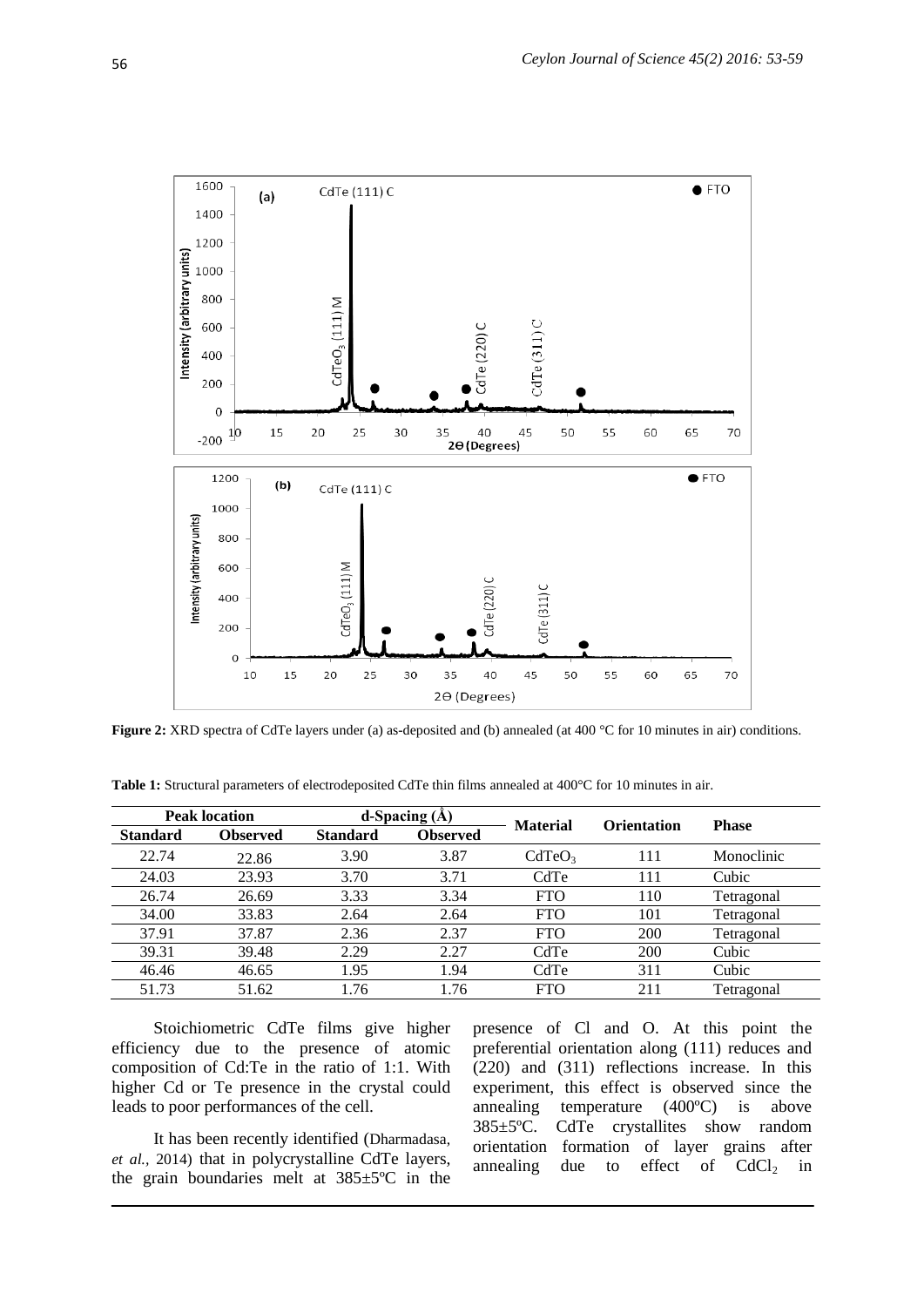recrystallization of CdTe (Dharmadasa, *et al.,*  2014).

#### **Optical Absorption**

Optical absorption was carried out on asdeposited and annealed CdTe films using UV-Vis spectrophotometer to determine the band gap energy of the material. Cary 50 scan UV-Vis Spectrophotometer was used for the band gap measurements. Absorbance of each sample was measured in the wavelength range of 600-900 nm for CdTe thin films. Figure 3 indicates the variation of square of absorbance  $(A^2)$  with photon energy spectra for CdTe films deposited at -650 mV. The values for the band gaps were obtained by extrapolating the linear region of  $(A<sup>2</sup>)$  vs. photon energy plots to  $(A<sup>2</sup>) = 0$ . The band gap of the as deposited and annealed CdTe was  $\sim 1.45 \pm 0.02$  eV which is very close to the band gap of bulk CdTe.

A transmission spectrum of electrode posited CdTe layers at -650 mV w.r.t. SCE was taken to determine the absorption edge and transmission. Figure 4 represents the typical transmission spectra for as-deposited and annealed (at 400°C for 10 minutes in air) samples. Measurements were taken in the wavelength range 300–1000 nm on the deposited films. The optical transmission for both asdeposited and annealed CdTe samples were about 60% for wavelengths longer than about 850 nm. After annealing, the transmission increased and the absorption edge of the transmission spectrum was sharpened. Metin (Metin, *et al.,* 2003) presented that, the sharper absorption edge indicates fewer defect and impurity energy levels in the films.



Figure 3: Optical absorption spectra of (a) as-deposited and (b) annealed CdTe films.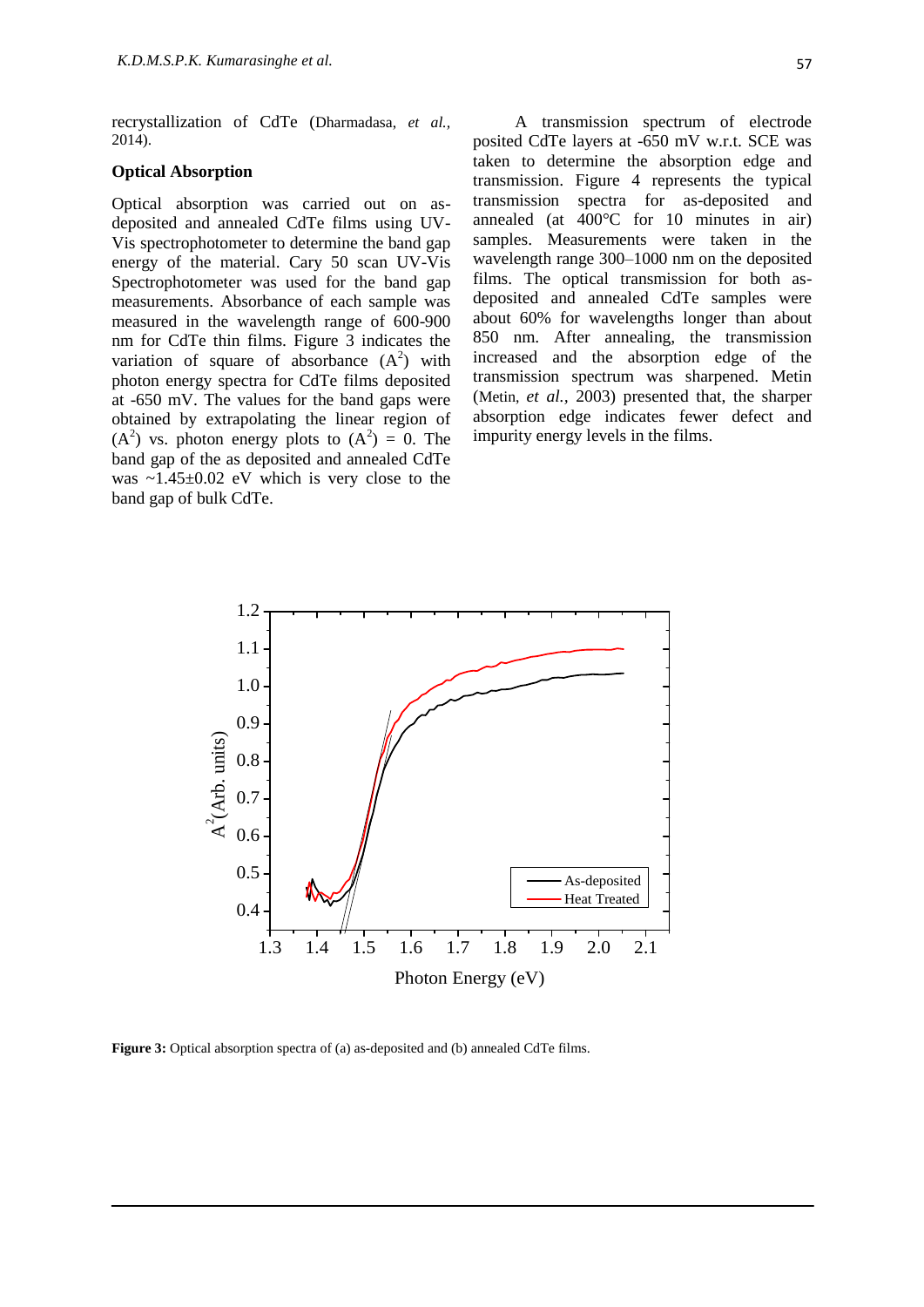#### **Scanning Electron Microscopy**

Scanning Electron Microscopy (SEM) technique was used to study the surface morphology, grain size and uniformity of the CdTe films. A FEI Nova 200 Nano SEM equipment with accelerating voltage of 10 kV was used to study the surface morphology of the thin film layers using secondary electron to form the image. SEM images for as-deposited and annealed CdTe films are shown in Figure 4(a) and (b) respectively. In both cases it appears that crystallites have agglomerated forming large

clusters consisting of many smaller crystallites. After annealing the CdTe films in air for 10 minutes at 400°C, the change in morphology was apparent.

The CdTe layers before annealing consists of the clusters with the small grain sizes as shown in the Figure 5. After heating at 400°C for 10 minutes in air, the uniformity of CdTe was increased. Because of the large surface/volume ratio of nano particles, the small crystallites merge into large crystals upon annealing.



**Figure 4:** Transmission spectra for (a) as-deposited and (b) annealed CdTe films.



**Figure 5:** SEM images of (a) as-deposited and (b) annealed CdTe films.